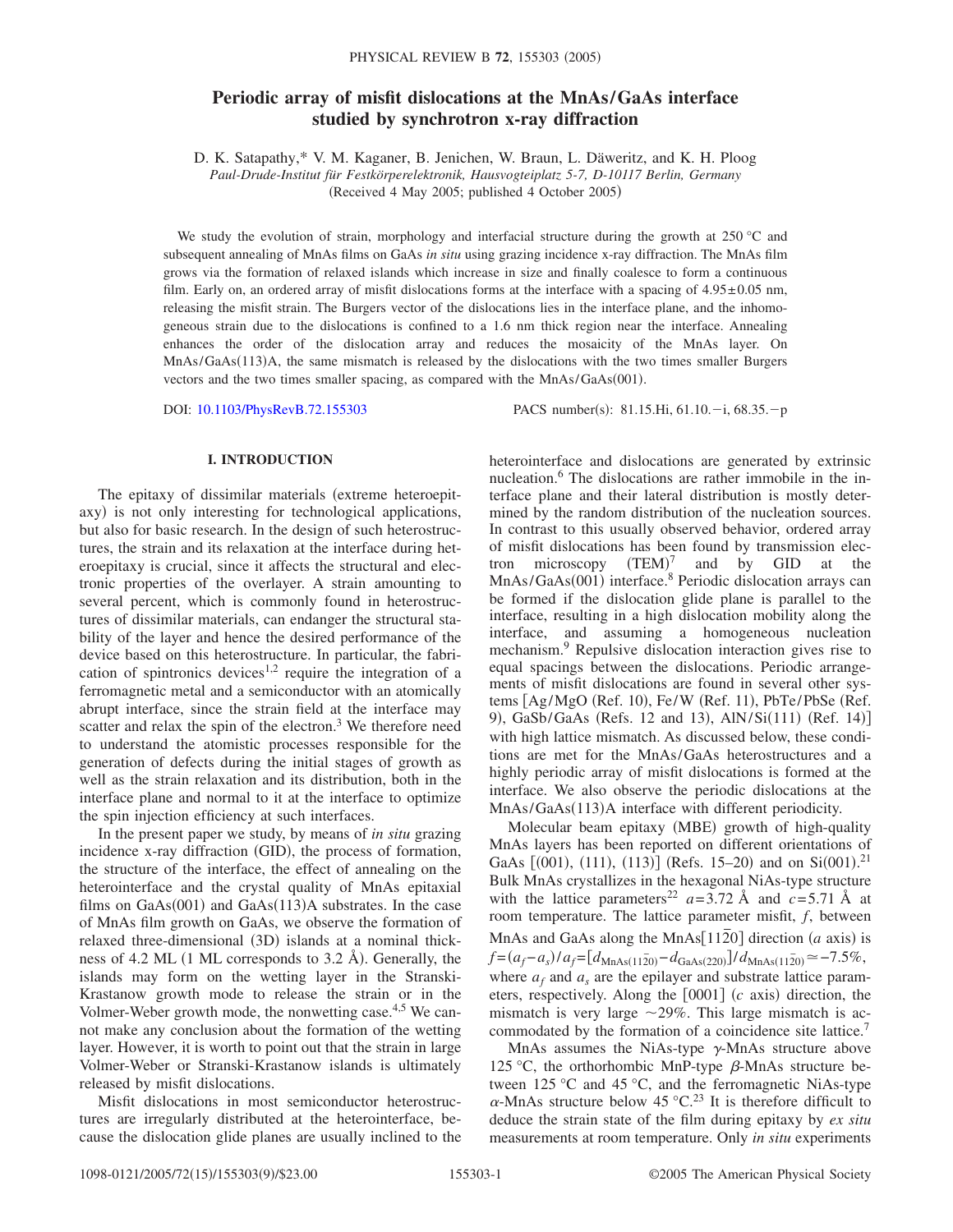can provide access to the strain state of the system at the growth temperature during deposition. Grazing incidence x-ray diffraction<sup>24</sup> is well suited for this purpose, since it can be used *in situ* in ultrahigh vacuum, without perturbing the MBE growth. GID also allows the characterization of a dislocation network unambiguously.

In this paper, we first describe the experiment, followed by the results from *in situ* growth of MnAs on GaAs(001). The misfit accommodation at the interface is then discussed for both MnAs/GaAs(001) and MnAs/GaAs(113)A heterostructures. We determine the Burgers vector from the number of satellite peaks present between the layer and substrate reflections. The intensity distributions along the crystal truncation rods (CTRs) of the satellites originating from dislocations are determined. From the intensity decay, we obtain the thickness of the layer having an inhomogeneous strain distribution due to the presence of dislocations at the interface. Finally, we investigate the effect of post-growth annealing on the quality of the crystalline film and the interface between MnAs and  $GaAs(113)A$ .

#### **II. EXPERIMENT**

The x-ray scattering experiments were performed *in situ*, during and after growth at the PHARAO beamline (U125/2-KMC) at the synchrotron BESSY in Berlin, Germany, using a six-circle diffractometer operating in the *z*-axis mode. At this beamline, a multi-solid-source MBE chamber is permanently installed within the diffractometer.<sup>25</sup> In the exit beam path, the MnAs growth chamber has a  $100^{\circ}$  (azimuthal)  $\times$  45 $\degree$  (polar) beryllium window, allowing access to a significant fraction of reciprocal space. The angular resolution of the detector is defined by two sets of  $2 \times 2$  mm<sup>2</sup> slits at distances of 200 mm and 1100 mm from the sample. A monochromatic x-ray beam of either 12 or 10 keV energy is used. The grazing incidence angle  $\alpha_i$  is kept close to the angle of total external reflection to suppress thermal diffuse scattering from the substrate.

In-plane scans were performed in a grazing incidence grazing exit geometry. The scan geometry along the MnAs<sup>[1120]</sup> direction is shown schematically in Fig. 1. The reference frame is chosen such that the in-plane *h* and *k* axes are along  $GaAs[100]$  and  $GaAs[010]$ , respectively. In this sketch, the arrow indicates the scan direction. The large circles represent the integer-order GaAs reflections. The squares represent the reflections of the relaxed MnAs film. The solid circles correspond to the satellite reflections due to the dislocation array observed in the measurements and discussed below in detail. All reflections are extended in the surface normal direction due to the finite film thickness.<sup>26</sup>

For this study we have grown MnAs films on the GaAs(001) and (113)A surfaces by solid source MBE chamber described above. Prior to the deposition of MnAs on GaAs(001), a thick buffer layer was grown which showed a clear GaAs  $\beta(2\times4)$  reconstruction at the growth temperature of 550 °C. Then, the substrate was cooled to 250 °C, resulting in a GaAs  $c(4 \times 4)$ -reconstructed surface<sup>27</sup> that was used as the growth template for MnAs.<sup>17</sup> The MnAs layer



FIG. 1. Schematic representation of the (hk0) reciprocal space plane of MnAs/GaAs(001) with an array of misfit dislocations at the interface. The large open circles and the squares correspond to the GaAs and MnAs Bragg peaks, respectively. The filled circles represent the position of observed satellite reflections from the dislocation array along GaAs[110]. Two orders of scans with all observed reflections are included.

was grown in an As-rich environment at a substrate temperature of 250 °C with a growth rate of 6 nm/h. The time required for one in-plane scan with good signal to noise ratio is about 6 to 7 minutes. Therefore, between two consecutive scans the increase in thickness is about  $6-7$  Å(  $2$  ML). The sample was annealed at 400 °C after growth in order to improve the structural quality. The thickness of the MnAs film was about 51 nm obtained from *ex situ* x-ray reflectivity measurement. We estimate a 4% error in thickness measurement.

On GaAs(113)A, the growth of MnAs was started on the  $(8 \times 1)$ -reconstructed<sup>28</sup> surface at 240 °C. The sample was annealed after deposition in order to optimize the structural quality of the film. The final thickness of the film was about 75 nm obtained from *ex situ* x-ray reflectivity measurements.

## **III. RESULTS AND DISCUSSION**

# **A.** *In situ* **measurements during growth: Structure and morphology**

GID measurements and reflection high-energy electron diffraction (RHEED) indicate that MnAs grows in a hexagon-on-cube orientation with the epitaxial relationship  $MnAs[11\overline{2}0]||GaAs[110]$  and  $MnAs[1\overline{1}00]||GaAs[001]$ . The evolution of strain, island size and microstructure during growth was analyzed in our previous publications. $8,29$  We briefly summarize the important findings that are relevant for the results shown here and present the evolution of in-plane mosaicity of the film. The growth of MnAs on GaAs(001) is monitored *in situ*, starting from 1.8 ML up to a thickness of 159 ML by recording radial  $(ω-2θ)$  profiles during growth at various film thicknesses (Fig. 2).

The MnAs(112<sup>o</sup>) peak is first detected at a nominal layer thickness of 4.2 ML. The peak appears very close to the bulk MnAs position, indicating that MnAs is almost relaxed as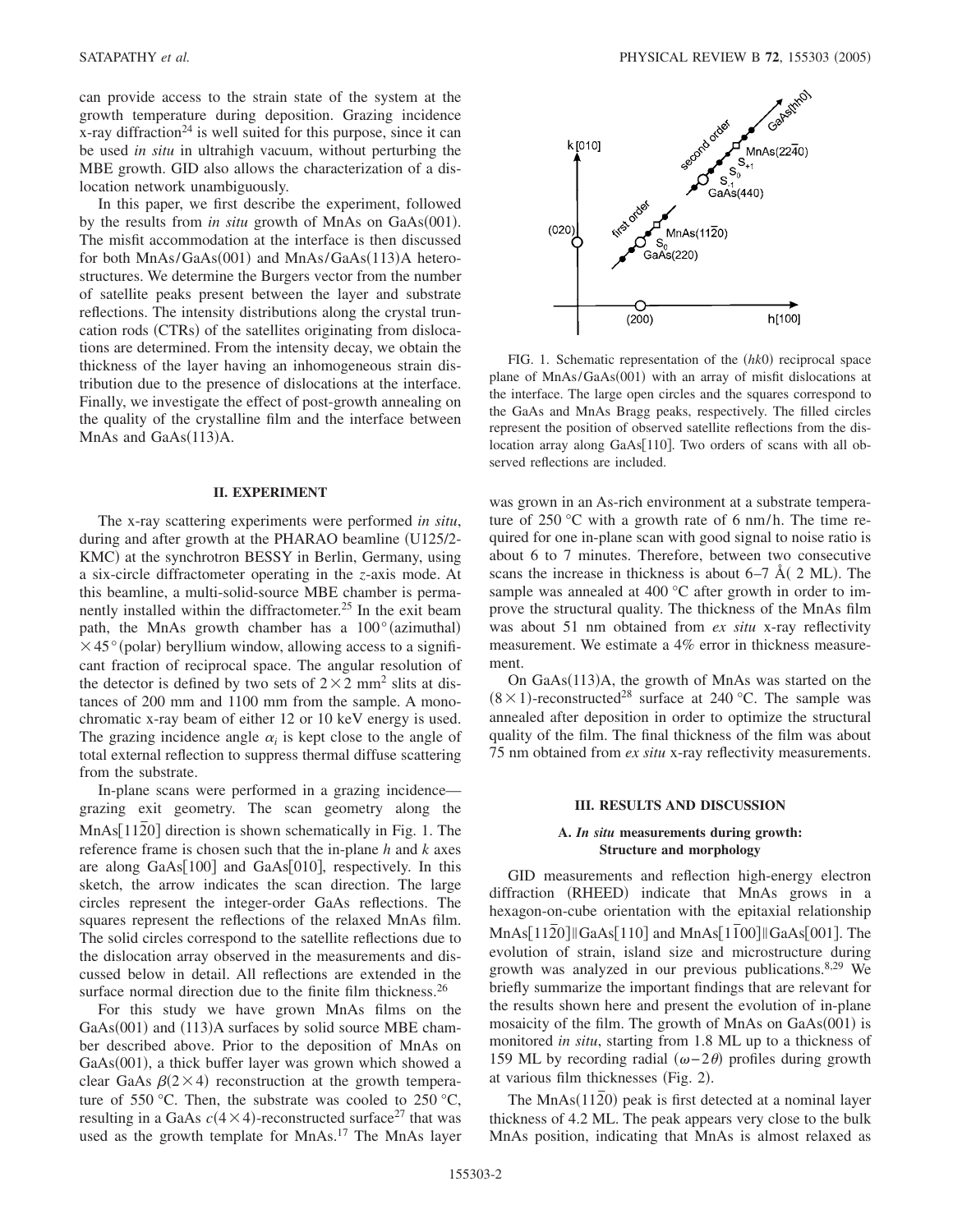

FIG. 2. X-ray diffraction curves  $(\omega/2\Theta \text{ scans})$  measured *in situ* during growth at 250 °C along the GaAs[110] direction. The scan includes the GaAs(220) substrate and the  $MnAs(11\overline{2}0)$  layer reflections. The scans are recorded at a grazing incidence angle of 0.2°. The deposited number of monolayers is indicated to the right of each scan. The curves are shifted vertically for clarity. X-ray energy, 12 keV.

soon as the MnAs structure is formed. Only 0.1% relaxation of the in-plane lattice spacing *a* is observed upon further growth until 159 ML. It reaches the value of 3.695 Å at a thickness of 20 ML, after which it remains constant until the final thickness of 159 ML. The layer is almost completely relaxed at the growth temperature. MnAs grows on GaAs with the formation of relaxed three-dimensional islands that subsequently coalesce. We do not see any broadening of the substrate reflection at the beginning of growth (Fig. 2). The absence of the  $MnAs(11\overline{2}0)$  peak for films less than 4 ML thickness does not necessarily mean that MnAs is growing pseudomorphically on GaAs. Therefore, it is difficult to make conclusions about the presence or absence of a wetting layer. The final lateral island size is estimated to be 27 nm along the MnAs<sup>[112]</sup> direction by using Scherrer's formula.30 The islands grow fast until a nominal thickness of 20 ML and slowly afterwards. We therefore conclude that the film becomes connected and continuous at a thickness of about 20 ML. During the deposition, the integrated intensity of the MnAs(112<sup>o</sup>) peak increases linearly with film thickness as shown in Fig.  $3(a)$ . This is consistent with kinematical x-ray theory, in which the scattered intensity is proportional to the number of scatterers. This allows us to establish a linear relationship between growth time and film thickness.

A satellite reflection in between the substrate peak and the layer peak (denoted by "S" in Fig. 2) already appears at a nominal layer thickness of about 6 ML. As discussed in the next section, this peak indicates a regular array of misfit dislocations at the interface. Therefore, we conclude that the misfit dislocations form directly at the interface and rear-



FIG. 3. (a) Evolution of the integrated intensity of the MnAs( $11\overline{2}$ <sup>o</sup>) peak as a function of layer thickness. The solid line is a linear fit to the measured data. (b) The  $\omega$ -scan width of MnAs(112<sup>o</sup>) as a function of layer thickness. The error bars indicate the accuracy of each data point. The solid line shows an exponential decay fit to the measured data. The inset shows a single transverse scan with the corresponding Gaussian fit. The resolutionlimited substrate GaAs(220) peak is also shown in the inset. For clear comparison of widths the GaAs peak is shifted to the center of the  $MnAs(11\overline{2}0)$  peak.

range to form the periodic structure during growth of the islands before coalescence. To study the evolution of the inplane mosaic spread of the film after coalescence as a function of layer thickness, in-plane transverse scans are measured *in situ* during growth. Two crystallographic parameters of the MnAs islands, their range of twist and tilt with respect to the surface normal, are used to describe the mosaicity of the film. While the latter is routinely obtained from the widths of x-ray rocking curves of symmetric Bragg reflections, the former is difficult to measure in a conventional laboratory diffraction geometry. An in-plane transverse scan<sup>44</sup> in grazing incidence geometry directly determines the in-plane mosaic spread of the film. One such transverse scan is shown as an inset in Fig. 3. The resolution-limited substrate peak GaAs(220) is shown for comparison. The substrate peak is almost 65 times narrower than the layer peak, demonstrating the high resolution of our experiment. The total width of the rocking curves is affected by the finite size of crystallites and by the in-plane mosaic spread of the film. To separate the two contributions, $31$  we use a Williamson-Hall plot.<sup>32</sup> We measure two successive order  $(11\overline{2}0)$  and  $(2240)$  peaks of MnAs film. The measured profiles are well fitted with the Gaussian function. The apparatus function is measured separately and approximated to be a Gaussian function of width 0.05°. It is subtracted from the measured width of the MnAs film peaks. From the Williamson-Hall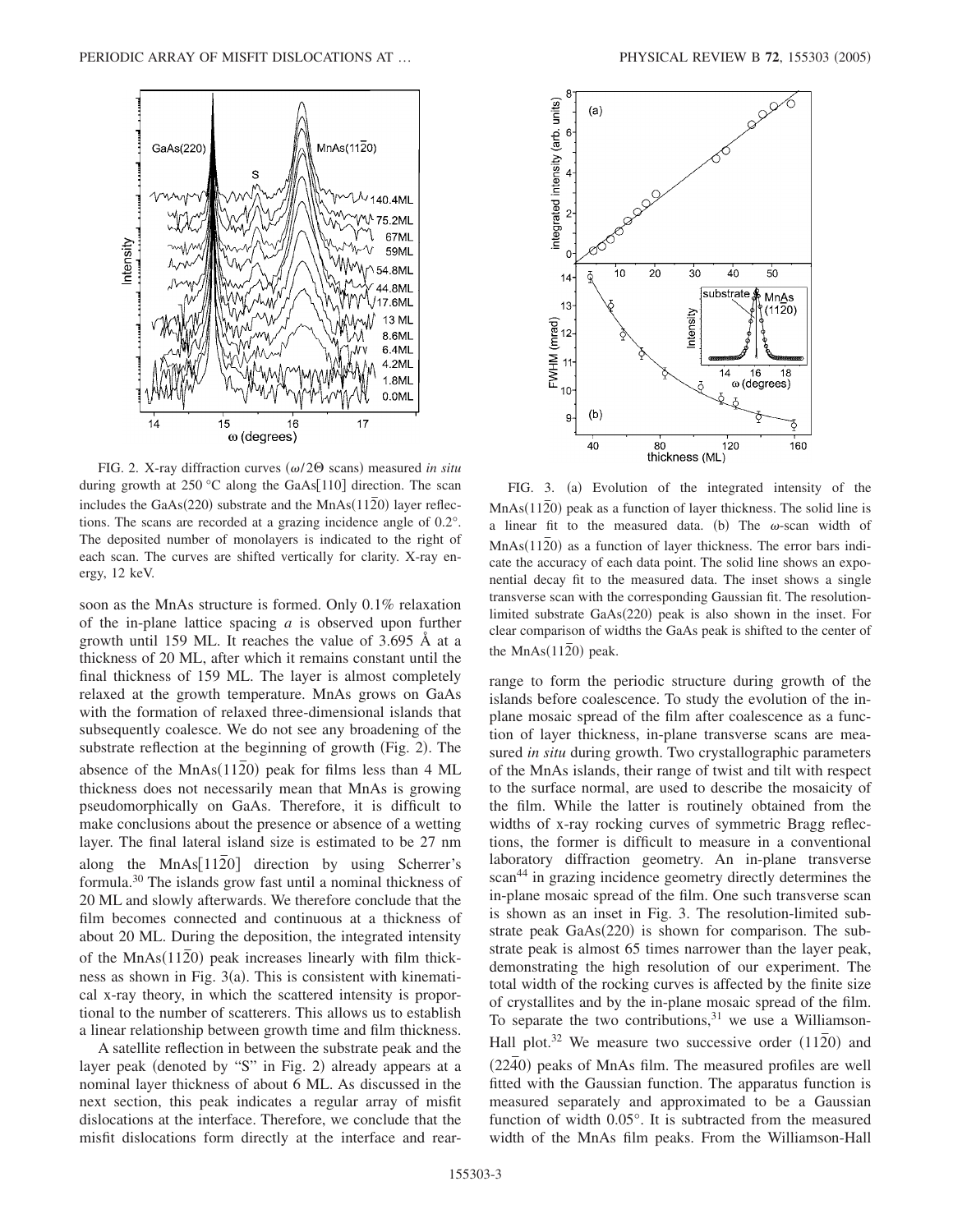plot we find that the size contribution to the width of the peak is negligible. The width of the transverse scans is almost entirely due to in-plane mosaic spread. The in-plane mosaic spread decreases down to 8 mrad with increasing layer thickness and can be fitted well by an exponential decay model.

#### **B.** Investigation of the MnAs/GaAs(001) interface

#### *1. Observation of the dislocation array*

To study the MnAs/GaAs(001) interface, we vary the penetration depth of the x rays by changing the incidence angle  $\alpha_i$  of the primary beam.<sup>33,34</sup> For the 10 keV x rays used, the critical angle for total external reflection  $\alpha_c$  of MnAs is 0.27°. We vary the grazing incidence angle through a range from below  $\alpha_c$  to about 2.5 $\alpha_c$ . The structural configuration of the interface is probed by measuring in an inplane geometry with a small perpendicular momentum transfer,  $L=0.05$  reciprocal lattice units (r.l.u.). Here,  $L$  is the (continuous) Miller index of the Bragg reflection [hkL]. These measurements were performed at room temperature, after a high-temperature anneal of the sample at 400 °C. The MnAs film has undergone the structural phase transition at 45 °C while cooling to room temperature with a cooling rate of  $2 \degree$ C min<sup>-1</sup>.

The GID profiles measured at the first-order reflection see schematics in Fig. 1) along the MnAs[112<sup>o]</sup> direction are shown in Fig. 4(a). The grazing incidence angles are given to the right of each profile. Clearly visible are the GaAs(220) reflection and a split MnAs(112<sup>o</sup>) peak. The MnAs(112<sup>o</sup>) peak is split due to the strain-mediated coexistence of the  $\alpha$ - and  $\beta$ -MnAs phases at room temperature.<sup>35,36</sup> The satellite reflections,  $S_i$ , are first observed at a grazing incidence angle  $0.3^{\circ}$ , which is larger than  $\alpha_c$ . The intensities of the satellite reflections increase with increasing  $\alpha_i$ , which implies increasing penetration depth of the x rays. Higherorder satellites  $(S_{-3}, S_{+4})$  are detected at  $\alpha_i > 0.4^\circ$ . We conclude that they are not originating from the surface or the near-surface region of the film but rather from the buried interface between MnAs and GaAs. The satellite  $S_0$  is located exactly halfway between the substrate and the layer (middle of  $\alpha$ - and  $\beta$ -MnAs) reflection. All the observed satellite reflections are equally spaced.

MnAs is thermodynamically stable on GaAs and the possible formation of another layer at the interface with a different lattice constant can be ruled out.<sup>15,37</sup> Therefore, we attribute the equally spaced satellite reflections to the regularly spaced misfit dislocations formed at the interface. These results agree well with TEM studies on the same material system.<sup>7,38</sup> The diffraction measurement averages over a much larger real-space distance than TEM and is representative of large areas of the sample. The appearance of the satellites in the radial scans along  $MnAs[11\overline{2}0]$  proves that the misfit dislocations are periodic in that direction. We did not find similar satellite reflections in measurements along the MnAs<sup>[0001]</sup> direction (not shown here).

The width of the satellite reflection S<sub>0</sub> in the  $\omega - 2\theta$  scan measured at  $\alpha_i = 0.65^\circ$  in Fig. 4(a) is almost half the width of



FIG. 4. Radial ( $\omega$ /2 $\Theta$ ) scans recorded along the MnAs[11 $\overline{2}0$ ] of the MnAs/GaAs(001) heterostructure for different grazing incidence angles  $\alpha_i$ . (a) First- and (b) Second-order reflection. The S<sub>*i*</sub> indicate the satellites originating from the periodic array of misfit dislocations. The scans are performed at room temperature. Peaks labelled as  $\alpha$  and  $\beta$  refer to the different phases of MnAs. The curves are shifted vertically for clarity. X-ray energy, 10 keV.

either the  $\alpha$ -MnAs or the  $\beta$ -MnAs peak. Therefore, the width of the satellite reflections from the dislocation array is not limited by nonuniform strain of the layer, but dominated by the much higher order of the GaAs substrate. The factor of 2 difference in the width of the satellite reflection and the layer reflection is also measured in the transverse scans. This demonstrates that the dislocation array is generally better ordered than the film itself.

#### *2. Period and Burgers vector of the dislocation array*

From the period of the satellites in Fig.  $4(a)$ , we find the lateral period of the dislocation array,  $\Lambda = 4.95 \pm 0.05$  nm, to be comparable to the TEM result,  $\Lambda = 4.5 \pm 0.5$  nm.<sup>7</sup> One dislocation every 4.95 nm is sufficient to release the misfit *f*  $=7.5\%$  between the layer and the substrate. The in-plane component of the Burgers vector is  $b = \Lambda f = 3.71$  Å. It is equal to the *a* spacing of MnAs, and is given by **b**  $=\frac{1}{3}[11\overline{2}0]$ . This is the shortest possible perfect-dislocation Burgers vector in hexagonal close-packed structures. The line direction of the dislocations is along  $MnAs[0001]$ , so that the dislocation slip direction is  $[11\overline{2}0]$ ,<sup>39</sup> which means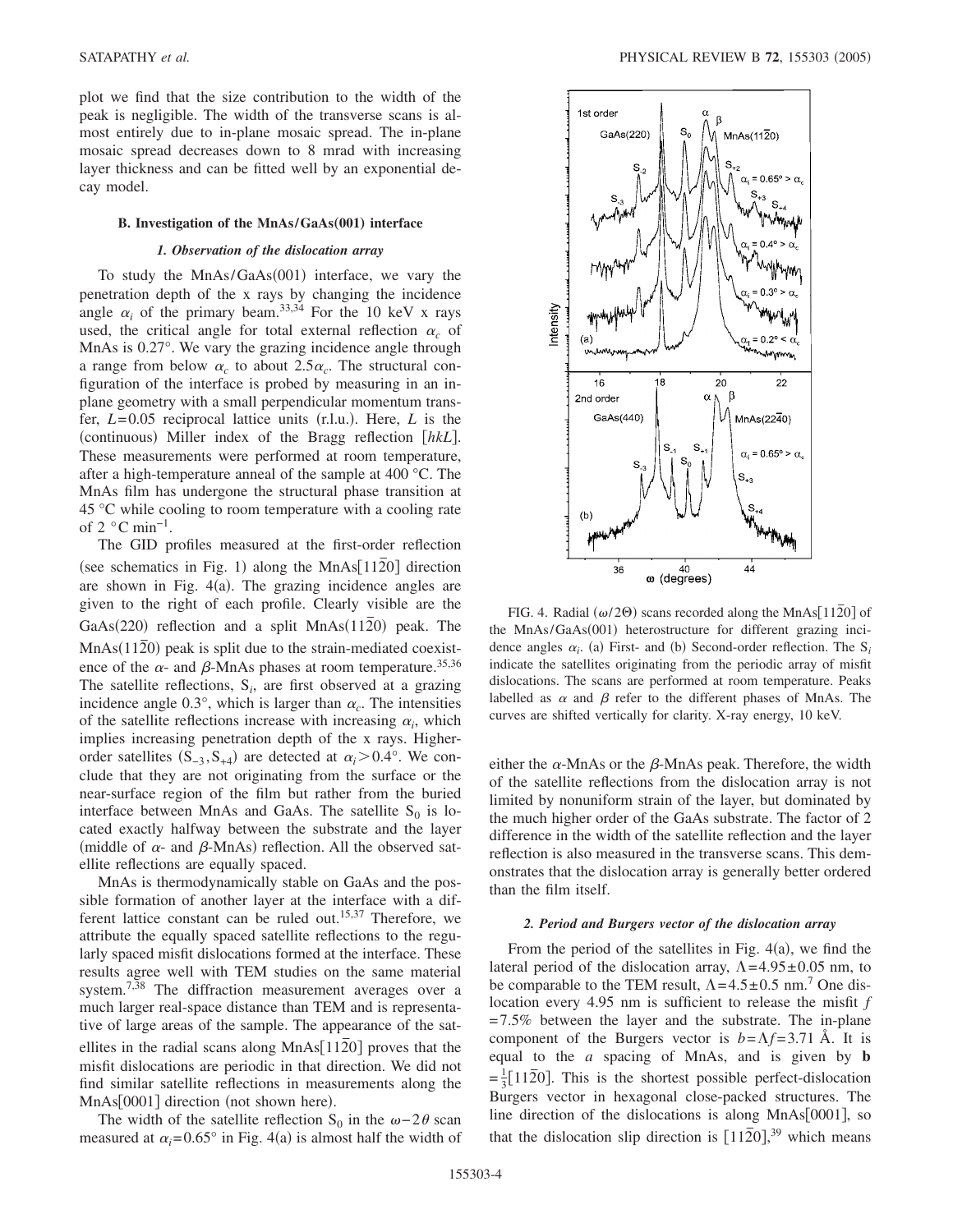that it lies in the plane of the interface. In terms of the GaAs lattice, the Burgers vector is equal to  $GaAs[110]$ .

The number of satellite reflections between the substrate and the layer peaks can be directly related to the Burgers vector. The distance between the substrate and the satellite peaks is  $\Delta Q = (2\pi/d)f$ , where *d* is the lattice spacing for the reflection under consideration. The distance between the satellites is  $\Delta q = 2\pi/\Lambda$ . Dividing these quantities and keeping in mind that  $\Lambda = b/f$ , we obtain

$$
\Delta Q/\Delta q = b/d. \tag{1}
$$

For the MnAs<sup>[1120]</sup> reflection, only one satellite  $S_0$  is present halfway between the peaks [see Fig.  $4(a)$ ]. Then,  $\Delta Q/\Delta q = 1/2$  and  $b = 2d_{(11\bar{2}0)}$ . If the Burgers vector would be reduced to half, the satellite spacing would double, and the satellites in the first order reflection would coincide with the main reflections from layer and substrate. The satellite reflections would be observed outside of the main reflections, with the spacing equal to the separation of the main reflections. This situation is realized at the MnAs/GaAs(113)A interface and discussed in Sec. III C. The x-ray diffraction curve along the second-order reflection MnAs(2240) also reveals equally spaced satellite reflections as shown in Fig. 4(b). Now, however, three satellites are present between the main reflections. Equation (1) gives the same Burgers vector  $b = 4d_{(2240)} = 2d_{(1120)}$ 

Thus, the MnAs/GaAs(001) interface is appropriate for the formation of a periodic dislocation array. The dislocation density is high due to the large misfit  $\left(\sim 7.5\% \text{ in the } a \text{ direct}\right)$ tion of MnAs). The Burgers vector lies in the interface plane, with the slip direction parallel to the interface. This facilitates the glide of the dislocations along the interface. Dislocations nucleate directly at the interface during growth and form a periodic structure even before coalescence (see Fig. 2). At the growth temperature of 250°, the misfit dislocations are mobile and can glide along the interface to form a regular structure to minimize its elastic energy.

The split of the MnAs film peaks due to the strainmediated coexistence of the  $\alpha$ - and  $\beta$ -MnAs phases at room temperature<sup>35,36</sup> is observed in both reflection orders,  $(11\overline{2}0)$ and  $(22\bar{4}0)$  [see Figs. 4(a) and 4(b)]. In addition to that, the second-order substrate GaAs(4 $\overline{40}$ ) peak and the satellite peaks are split. The  $\alpha$ -MnAs and  $\beta$ -MnAs domains arrange themselves in a stripe pattern to minimize the elastic energy.<sup>40</sup> The  $\alpha$ -MnAs and  $\beta$ -MnAs differ in their in-plane lattice constant by 1.2%. Therefore, the substrate lattice is strained underneath each  $\alpha$  and  $\beta$  domain. This modulation leads to two different lattice parameters, which split the GaAs(440) reflection in Fig. 4(b). The splitting is therefore due to the epilayer exerting strain on the substrate. This strain decreases rapidly away from the interface. The penetration of the strain field into the substrate is comparable with the period of the  $\alpha$  and  $\beta$  domain stripes, which is about 5 times larger than the film thickness.  $36,40$  Since the dislocation array is also differently strained by the formation of the domain pattern, the spacing of the dislocations under the  $\alpha$ and  $\beta$  domains are slightly different, resulting in a splitting



FIG. 5. (Color online) Intensity variation along the crystal truncation rods of different observed satellites originating at the firstand second-order reflection, shown in Figs.  $4(a)$  and  $4(b)$ . The continuous (red) lines show the calculated CTRs of the different satellites. No fit parameters are used to match the calculated CTRs with the measured intensity profiles. The profile in (b) is shifted vertically for clarity. X-ray energy, 10 keV.

of the satellite reflections. The split of the satellite reflections is comparable to the split of the substrate reflection. Hence, the complete interface structure is modulated by the formation of the  $\alpha$ -MnAs and  $\beta$ -MnAs domains.

#### *3. Truncation rods of the dislocation satellites*

To investigate the variation of strain along the surface normal direction due to the periodic dislocation, we have measured the intensity profiles along the crystal truncation rods (CTRs) of several satellite reflections *(hkL)* as a function of *L*. The CTR of a satellite reflection arises from the thin layer at the interface where the strain field due to the dislocations is distributed inhomogeneously. During these measurements, the grazing incidence angle is fixed and the exit angle is varied. The crystal truncation rods of several satellite reflections in the first order [see Fig.  $4(a)$ ] are shown in Fig.  $5(a)$ . The measured intensity profiles along the CTR of satellites  $S_{-2}$  and  $S_{+2}$  are very similar. The out-of-plane scattering along each CTR reflects the smoothing of the nonuniform strain when going along the interface normal.

The intensity distribution along a satellite is calculated in the kinematical approximation,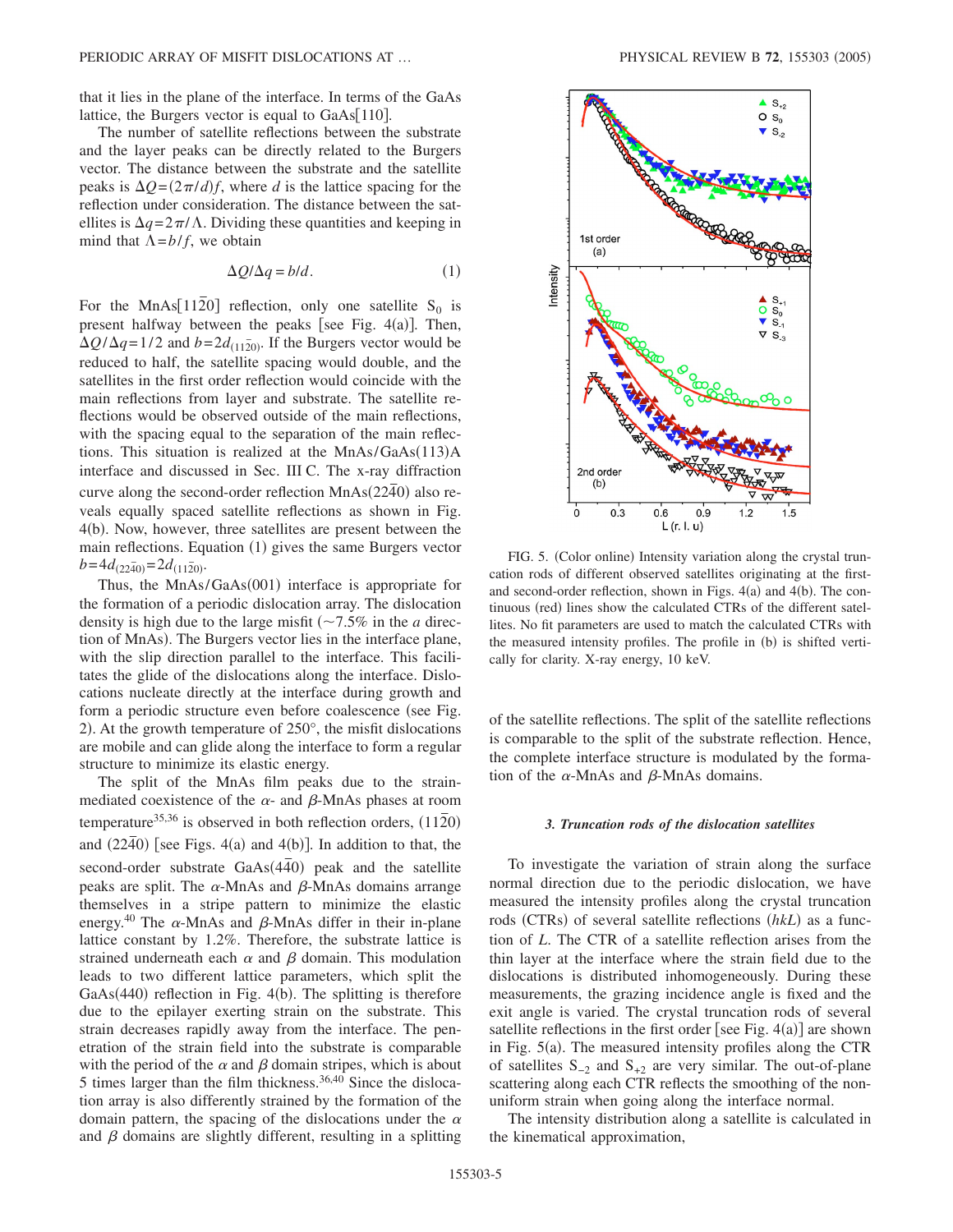

FIG. 6. (Color online) Contour plot of the displacement field due to the periodic dislocations at the interface. Distribution in the plane normal to the surface and normal to the dislocation lines according to Eq. (3). The contour lines are almost parallel to each other for a thickness larger than  $\Lambda/\pi$ .

$$
I_n(q) = \left| \int e^{iQ_n u_x(x,z) + iq_z z} dx dz \right|^2.
$$
 (2)

Here the coordinate  $x$  is along the interface in the direction of periodicity and *z* is the coordinate along the interface normal,  $u_x(x, z)$  is the in-plane component of the displacement field of the periodic dislocation array,  $q_z = (2\pi/a_s)L$ , and  $Q_n$  $=(2\pi/\Lambda)n$  (here *n* is the number of the satellite S<sub>n</sub>).

The resulting displacement field due to the periodic array of dislocations is calculated by summing the displacements due to the individual dislocations. The analytical formulas for strain fields of various dislocation arrays can be found in the literature,  $39$  but the displacement fields are not given. We therefore obtain the displacement field directly by summing the displacement fields of the individual dislocations. The result is

$$
u_x(x,z) = \frac{b}{2\pi} \left[ \arctan\left(\frac{\tanh(\pi z/\Lambda)}{\tan(\pi x/\Lambda)}\right) + \frac{\pi z/\Lambda}{2(1-\nu)} \frac{\sin(2\pi x/\Lambda)}{\cosh(2\pi z/\Lambda) - \cos(2\pi x/\Lambda)} \right].
$$
 (3)

In the limit  $x, z \le \Lambda$ , this expression reduces to that of individual dislocation. When  $z \ge \Lambda/\pi$ , Eq. (3) gives rise to a uniform strain  $u_{xx} = (b/2\Lambda)\text{sign}(z)$ , while the nonuniform strain decays exponentially. Thus, the nonuniform strain is confined to a stripe  $|z| < \Lambda/\pi$ . The displacement  $u_x(x, z)$  calculated by Eq. (3) is shown in Fig. 6. For  $|z| > \Lambda/\pi$ , the contour lines are almost parallel to each other indicating a constant displacement gradient.

The intensity profiles calculated by Eq. (2) for different satellite reflections are shown as solid lines in Fig.  $5(a)$ . Since we are measuring in the regime of small perpendicular momentum transfer (*L* values below 1.6 r.l.u.), the correction factors to the measured intensity are almost constant in the range considered.<sup>41</sup> We obtain a good agreement between the measured and calculated intensities for different orders of the satellites without introducing any fit parameters (except for scale and background). Figure 5(b) presents the intensity profiles along the CTRs of four satellites  $(S_0, S_{\pm 1}, S_{-3})$  of the second-order reflection shown in Fig. 4(b). All the profiles show a similar intensity variation. This demonstrates that they originate from the same thin interfacial layer. The calculated intensity fits well for the different order satellite reflections.

The thickness of the stripe at the interface with inhomogeneous strain  $\left( |z| \leq \Lambda / \pi \right)$  is directly proportional to the period of the dislocations. For the period of the dislocation array,  $\Lambda$ =4.95 nm, we estimate the thickness of the inhomogeneously strained layer of the film to be  $\Lambda/\pi$ =1.6 nm. A similar value can be obtained from the full width at halfmaximum (FWHM) of the measured intensity of the satellite CTRs.

#### **C. Investigation of the MnAs/GaAs**"**113**…**A interface**

When growing MnAs on GaAs(113)A, we obtain, from the GID and RHEED measurements, the epitaxial relationships MnAs[1120]||GaAs(110) and MnAs  $\sim$  (0001) ||GaAs(332<sup> $\overline{2}$ </sup>). The misfit along the MnAs[112<sup>^</sup>0] direction in the interface between MnAs/GaAs(113)A and MnAs/GaAs $(001)$  is the same  $-7.5\%$  as on GaAs $(001)$ . We therefore expect the same strain relaxation mechanism as for MnAs/GaAs(001), with the formation of a periodic array of misfit dislocations. In contrast, along  $MnAs[0001]$  a different strain relaxation mechanism is realized.<sup>19</sup> The  $\sim$ 29% misfit is released by a 4 $\degree$  tilt of the MnAs layer about the [112<sup>7</sup>0] axis.

Along MnAs<sup>[1120]</sup> we again explore the interfacial configuration by depth-tunable GID. The GID profiles of the first-order and second-order reflections are shown in Fig. 7. The incidence angle is specified at the right of each curve. We observe satellites at both reflections. They appear when the incidence angle exceeds the critical angle, which confirms that they originate from the interface. A radial scan of the first-order reflection along the MnAs<sup>[1120]</sup> direction does not show any satellites between the main peaks. However, a weak satellite peak, S−1, is visible at an incidence angle of  $0.6^{\circ}$ , Fig. 7(a). The distance between the satellite and the substrate peaks is equal to the separation of the main peaks. In the second-order measurements [Fig. 7(b)], we see only one satellite between the main peaks. This is in contrast to the MnAs/GaAs(001) case where three satellites are present. The splitting of substrate, layer, and satellite peaks is again due to the coexistence of the  $\alpha$  and  $\beta$  phases of MnAs as discussed in the preceding section.

The presence of the satellite reflections confirms that the misfit in the MnAs/GaAs(113)A interface is also released by a regular array of misfit dislocations. The period of the satellites, which is two times larger as compared to the MnAs/GaAs(001) case, gives half the spacing between the periodic misfit dislocations,  $\Lambda = 2.45 \pm 0.05$  nm. The release of the same misfit by twice the number of the dislocations implies a Burger vector that is twice as small. This means that the in-plane component of the Burgers vector at the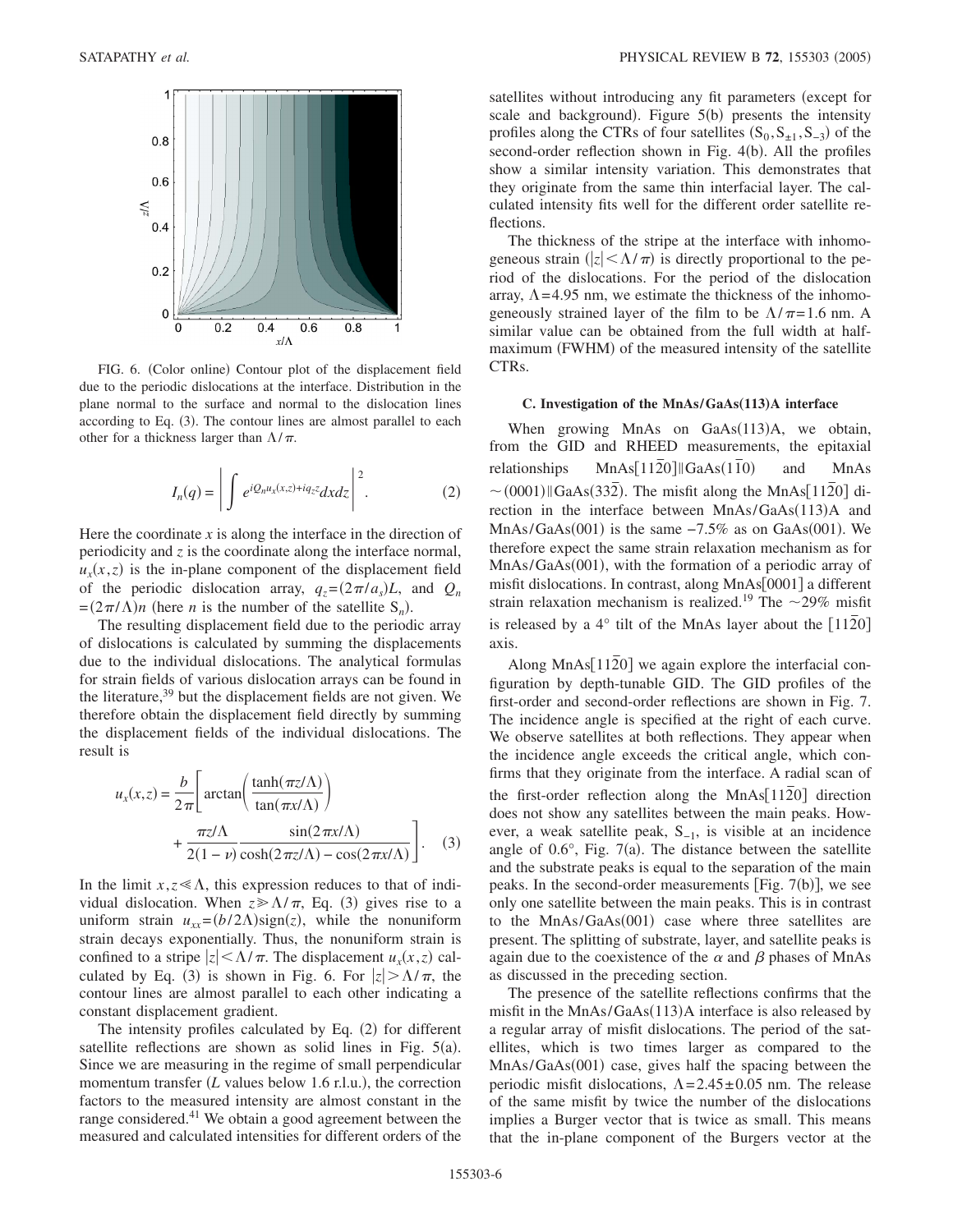

FIG. 7. Radial  $(\omega/2\Theta)$  scans recorded along the *a* axis of the MnAs/GaAs(113)A interface for different grazing incidence angles  $\alpha_i$ . (a) First- and (b) Second-order reflection. The S<sub>*i*</sub> indicate the satellites originating from the periodic array of misfit dislocations. The scans are recorded at room temperature. Peaks labelled  $\alpha$  and  $\beta$ refer to the different phases of MnAs. The profiles are shifted vertically for clarity. X-ray energy, 10 keV.

MnAs/GaAs(113)A interface is  $\frac{1}{6}$ [1120], which is in agreement with Eq. (1). Referring to the GaAs lattice, the same Burgers vector is given by  $\frac{1}{2}$ [1<sup>*T*o</sup>], which is the smallest Burgers vector in the zinc-blende crystal structure.<sup>39</sup>

#### **D. Effect of thermal annealing**

We have investigated the effect of post-growth thermal annealing on the crystal quality of the MnAs layer as well as on the ordering of the dislocation array at the interface. The annealing was carried out *in situ* at 400 °C for 10 minutes with heating and cooling rates of 15  $\degree$ C min<sup>-1</sup>. The annealing was done without cooling the sample to room temperature after growth and in an arsenic-rich ambient to prevent As desorption from the MnAs surface. Growth and annealing are both carried out within the  $\gamma$  phase of MnAs. Radial scans along the MnAs<sup>[1120]</sup> direction were recorded during the annealing cycle (Fig. 8). The thermal expansion coefficient of  $\gamma$ -MnAs in the basal plane is  $4.3 \times 10^{-5}$  K<sup>-1</sup>,<sup>42</sup> which is one order of magnitude larger than that of GaAs (5.7  $10^{-6}$  K<sup>-1</sup>). Thus, upon heating, the MnAs(112<sup> $\overline{2}$ </sup>) peak shifts towards lower angles. The temperature dependence of the in-plane lattice parameter *a* during annealing is deduced from the MnAs peak position and shown in Fig. 9(a). A net



FIG. 8. Radial  $(\omega - 2\Theta)$  scans along the MnAs[112<sup>o</sup>] direction measured in GID geometry during *in situ* post-growth annealing. The scans were recorded at a grazing incidence angle of 0.3°. The temperature is given to the right of each curve. For clarity, the curves are shifted in the vertical direction. The dotted lines on the curves are guides to the eye for the peak position at different temperatures. X-ray energy, 12 keV.

increase of 0.43% for the in-plane lattice spacing is observed during heating to 400 °C, while the increase in lattice parameter due to thermal expansion is calculated to be 0.18%. The remaining 0.25% can be attributed to an annealing-induced relaxation of the layer. We cannot rule out the intermixing of Mn and Ga, which was found in an annealing study of MnAs film on  $GaAs(001)$  without As-rich environment.<sup>43</sup> However, we note that the lattice spacings in our experiment tend to the bulk MnAs values, which indicates a perfect crystal structure.

To investigate the effect of annealing on the in-plane order of the MnAs layer, we analyze the  $MnAs(11\overline{2}0)$  peak widths in the radial scans. The correlation length along MnAs[ $11\overline{2}0$ ] as a function of annealing temperature is shown in Fig. 9(b). It is obtained from the FWHM of the peaks (corrected for the instrumental resolution) by using Scherrer's formula.<sup>30</sup> A net 20 % increase in the in-plane correlation length is observed, indicating a clear improvement in the crystal quality of the layer most probably by the removal of the defects at domain boundaries and the coalescence of smaller domains during annealing. Transverse scans of the MnAs peaks show a decrease in peak width from 0.43° before annealing to 0.24° after the thermal treatment. As discussed earlier, the width of the transverse scans is completely attributed to the in-plane mosaic spread. Therefore, the mosaic spread of the layer is reduced by almost 50%. The grains are less twisted around the surface normal, which also implies annihilation of defects at the grain boundaries. The integrated intensity of the MnAs peak, which should remain constant according to kinematical theory, increases at the same time by a factor of  $1.8$  [Fig. 9(c)]. This increase may be attributed to the enhancement of the crystal quality by increasing the order in the film, removal of lattice defects and distortions, which reduces the static Debye-Waller factor. Since the thermal expansion coefficient of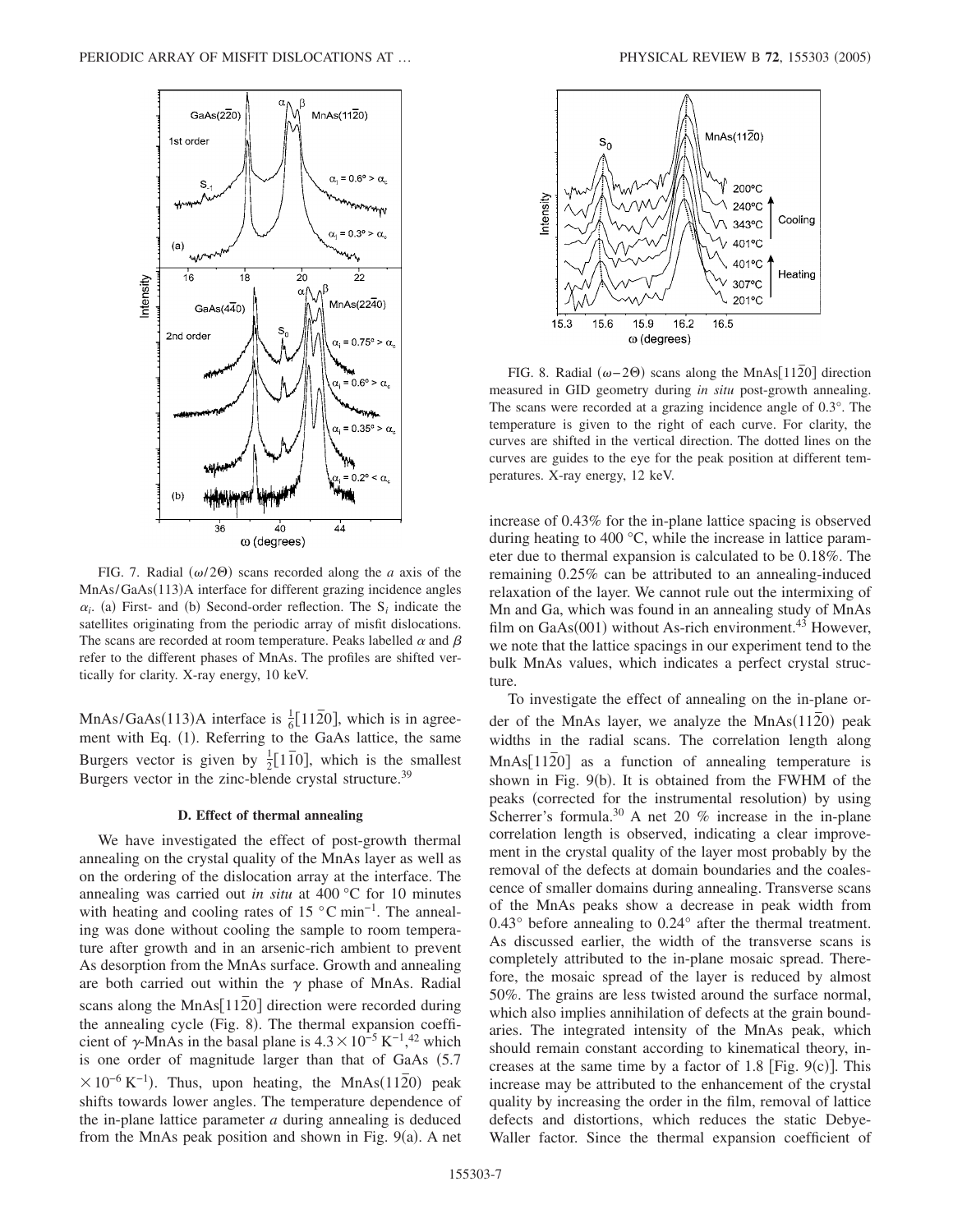

FIG. 9. The evolution of in-plane lattice spacing (a), in-plane grain size (b), and integrated intensity (c) along the *a* axis during *in situ* post-growth thermal annealing as a function of annealing temperature. The arrows indicate the direction of heating to 400 °C and subsequent cooling to 200 °C. The filled triangles pointing right represent the measurement during heating. The triangles pointing left represent the measurement during cooling.

MnAs is notably larger than that of GaAs, the misfit decreases with rising temperature. The satellite peak,  $S_0$ , changes its position in the same way as the layer peak, as shown by the dotted lines in Fig. 8. The satellite peak always stays in the center between the layer and substrate peaks at all temperatures. Hence, the dislocation network changes its period to accommodate the lattice parameter misfit at a given temperature.

Figure 10(a) shows two diffraction curves, before and after annealing both at 200 °C. The integrated intensity of the satellite reflection  $S_0$  is plotted as a function of annealing temperature in Fig. 10(b). The increase in integrated intensity by a factor 2.5 clearly indicates an improvement in the periodicity of the dislocation array.

## **IV. CONCLUSIONS**

In conclusion, we find that the growth of MnAs on the GaAs(001) surface proceeds through the nucleation of almost relaxed MnAs islands starting from 4.2 ML, growth and coalescence of the islands. Misfit dislocations are introduced already at a nominal thickness of 6 ML directly at the



FIG. 10. (a) Radial  $(\omega/2\Theta)$  scans along the MnAs[112<sup>o]</sup> direction measured at 200 °C before and after annealing. (b) The evolution of integrated intensity of the  $S_0$  satellite during annealing. The intensity increases 2.5 times during annealing. Arrows indicate the heating and cooling sequence. X-ray energy, 12 keV.

interface before coalescence. The in-plane twist of the MnAs islands decreases continuously during growth.

Depth-resolved grazing incidence diffraction reveals an ordered array of misfit dislocations at the MnAs/GaAs(001) interface. These dislocations are interfacial edge dislocations with dislocation lines along the  $MnAs[0001]$  direction and the Burgers vector  $\frac{1}{3}$ [11 $\overline{2}$ 0]. The separation between the dislocations is  $4.95 \pm 0.05$  nm. The Burgers vector is equal to one lattice spacing along  $MnAs[11\overline{2}0]$  and represents the shortest possible perfect-dislocation Burgers vector in the hexagonal system. The Burgers vector lies in the plane of the interface and hence is very efficient in strain relaxation by allowing lateral gliding of the misfit dislocations. These results agree with TEM studies.<sup>7</sup>

At the  $MnAs/GaAs(113)A$  interface, the strain is also released by the formation of a regular dislocation array of the same orientation. The period of the dislocations is  $2.45\pm0.05$  nm, which is exactly half of the period observed at the MnAs/GaAs(001) interface. The Burgers vector is  $\frac{1}{6}$ [11 $\overline{2}$ 0]. The dislocation arrays change their periods according to the strain variation caused by the coexistence of the  $\alpha$ and  $\beta$  phases of MnAs at room temperature. The intensity of the dislocation satellite along the CTR is measured and compared to model calculations. The inhomogeneous strain field of the misfit dislocation array is found to be confined at the interface within a thickness of 1.6 nm.

During annealing, the crystal quality of the MnAs layer improves drastically and a 0.25% relaxation of the in-plane lattice parameter *a* is observed. We find an increase in the